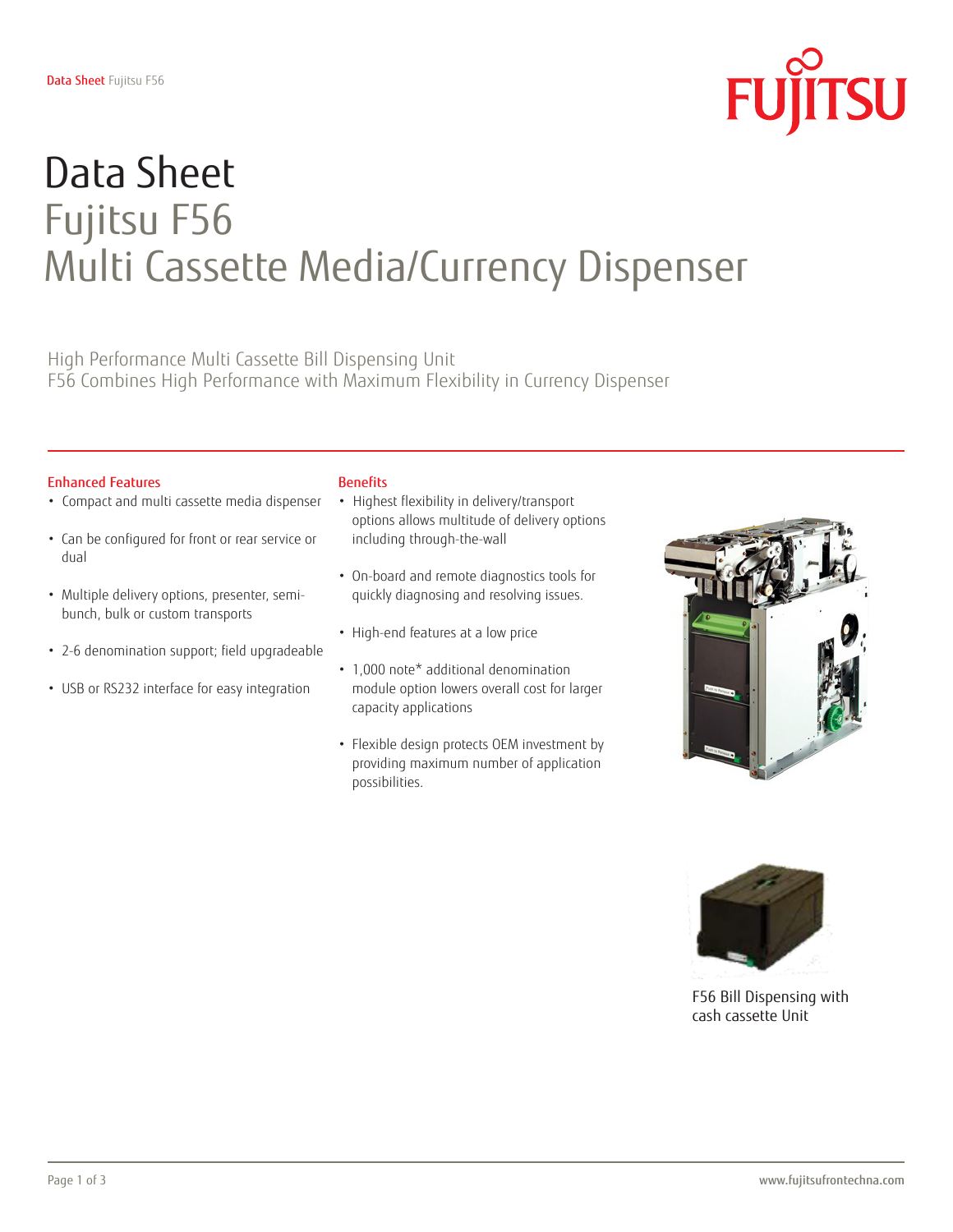### F56 Solution Overview

### F56 Multi Cassette Media Dispenser

With over 30-years' experience in designing and building media dispensing devices of legendary quality, Fujitsu has expanded the family of products available to its OEM sales channel to meet the needs of a greater number of applications.

The F56 offers many features usually found only on more expensive units. It can be configured to be serviced from the front or rear making installation and integration by OEMs a snap. And with multiple delivery options like semi-bunch, presenter, bulk transports, and custom transports, it allows deployers to customize and differentiate their cash delivery programs.

The F56 can hold its own when it comes to capacity. It has the ability to be configured with 2-6 cassettes. Each cassette is capable of holding up to 500 new notes or other media. In addition, to provide an added measure of security, the cassettes can be configured with locks so they can be transported securely and safely by your CIT companies.

Each cassette can be adjusted to support a variety of media sizes enabling you to use the same dispenser for domestic and international currency. The F56 is capable of dispensing mixed new and teller fit and mixed paper and polymer notes out of the same cassette.

Other high-end features on the F56 include bill low and denomination sensors to ensure that you have cash at peak times and dispensing the correct denomination to your customers. In addition, the sensors on the F56 can alert your customers or service organization when they need to be replaced before they fail and cost you down time.

So whether your applications include ATMs, self-checkout, kiosks, bill payment or bill changing, the F56 offers you cost-efficient bill dispensing with high-end features.